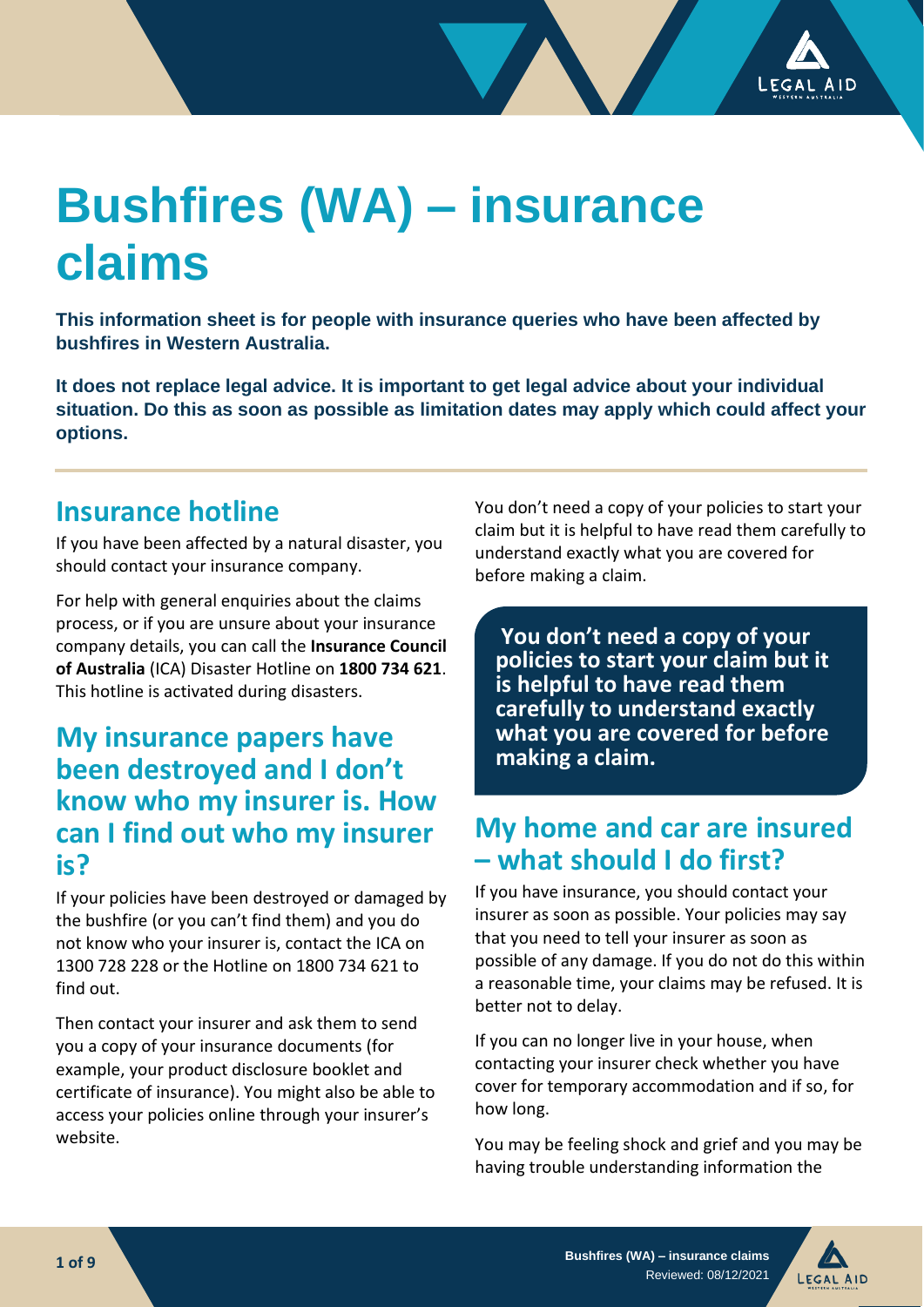insurer has sent you. Ask family, friends or support agencies for help to lodge your insurance claims as soon as you are able. It is best to lodge your claim as soon as possible.

Do not sign any documents unless you understand what they mean. Contact **Legal Aid WA's Infoline** on **1300 650 579** for information or referral.

**Do not sign any documents unless you understand what they mean.** 

#### **Insurance claims – review period**

If your insurer is a member of the General Insurance Code of Practice ("the Code"), under the Code, if your property claim resulting from a natural disaster was finalised within one month of the disaster, you can request a review of your claim if you think the assessment of your loss was not complete or accurate. Your insurer must give you 12 months from the finalisation of your claim to ask for a review.

## **Can I clean up and make emergency repairs before making a claim?**

Speak to your insurer before authorising repairs. Emergency repairs should only be undertaken in the first instance to make the property safe.

Insurance companies will usually want to assess the damage to your property before any repairs are done. Many companies will also want to approve the repairer you are using.

If you do decide to go ahead with repairs before making a claim, make sure you have clear beforeand-after photos and keep all receipts for the work that is done.

You should take photos or video of the damage done to your property before you start cleaning up. Photograph or video any damage to the inside and outside of the house (roof, walls, verandah, flooring, kitchen, bathroom, etc), any external

structures like sheds or garages, as well as your furniture and other valuables.

You can use these images to show your insurance company the extent of the damage caused to your property by the fire. Store damaged or destroyed items somewhere safe. Do not throw away goods that could be salvaged or repaired.

Many insurance policies will also require you to take reasonable steps to prevent more damage to your property after a natural disaster. This could mean putting a tarp over a damaged roof to prevent more damage from rain or storms, or moving undamaged valuable items to a secure section of the property where they will be safe. If you have any questions about what you can or can't do, contact your insurer.

**Speak to your insurer before authorising repairs. Emergency repairs should only be undertaken in the first instance to make the property safe.** 

## **Does my insurance policy cover me for damage and/or loss from bushfires?**

Whether you are covered for damages or losses from bushfires depends on what type of insurance you have and the extent of your cover.

What you are covered for depends on the wording of your particular policy.

Bushfires may be covered as part of fire damage. Exclusions for fire related damage may also apply. There may be limitations on whether or not fire damage includes bushfire damage and to what extent. Some policies do not cover damage caused by scorching, melting, heat, soot, smoke or ash unless your buildings or contents have caught on fire.

Your policy may impose a general obligation on you to take reasonable measures to prevent loss. What is reasonable can be argued about.

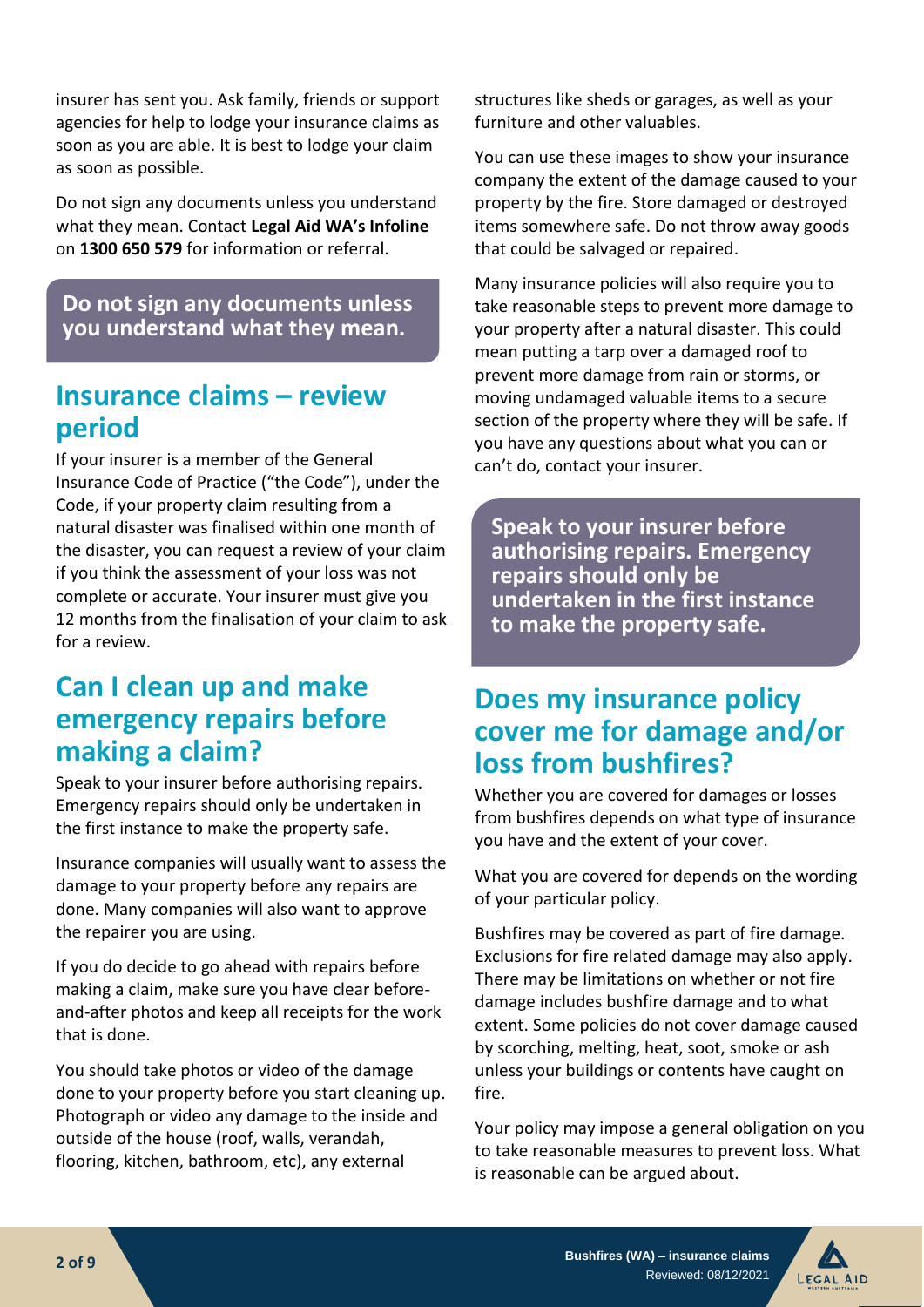It can be difficult to work out what is covered by your policy so if you are unsure, get legal advice.

You may be able to obtain a referral to an appropriate service from Legal Aid WA or your local community legal centre.

## **How does my insurance policy work?**

Generally, the policy will be for a sum-insured cover (the specific dollar amount you are insured for, that is, the maximum amount that your insurer will pay for a claim), or total replacement cover which covers the cost of replacing your property to the standard it was prior to the bushfire. Most policies are for sum insured.

There are variations on these types of cover so read your policy to see what exactly you have.

If your policy is sum-insured, usually you will only get an amount of money up to the sum-insured amount. The property value is not the same as rebuild value. Check if your policy offers a 'safety net' or 'safeguard'. This means the insurer add up to 30% to your sum-insured amount if there is a total loss.

Some policies include other cover for items such as emergency housing, cleaning or clearing up a site, or professional fees for architects, accountants or planners. Check your policy including under additional benefits or ask your insurer what other cover is provided.

If your policy is for replacement, for example, of the building, the policy may let the insurer choose between paying for your replacement building costs, or giving a lump sum cash settlement. The cash settlement must cover the full cost of the building replacement so long as there are no improvements in quality or standards in the new building. You should be able to recover the full cost of rebuilding your property to the same standard as before the bushfires.

If the insurer gives you a cash settlement but this is not enough to cover the cost of rebuilding, you may need to get the insurer to review your claim as

outlined above under the heading Insurance claims – review period.

Do not sign an insurance release form if you are not happy with it. Contact **Legal Aid WA's Infoline** on **1300 650 579** for information and referral.

Do not sign an insurance release form if you are not happy with it. Contact Legal Aid WA's Infoline on 1300 650 579 for information and referral.

#### **My insurance policy lapsed just before the fire/I took out insurance just before the fire. Am I still covered?**

If your policy recently lapsed or you only just took out insurance, you may still be covered. A common limitation is bushfires within 48 or 72 hours of you first taking out the policy are not covered but there can be exceptions to this. You should get legal advice about your situation as soon as possible.

#### **I am underinsured. Is there anything I can do?**

Underinsurance is when the amount you are insured for is not enough to cover the costs of rebuilding or replacing your lost contents. Unfortunately, if you are ready to make a claim you cannot change the amount you are covered for, or the events you are covered for, about that claim. You can only takes steps to improve your cover for the future.

If you cannot afford the costs to rebuild, and the sum insured was decided by your insurance company, mortgage company or other financial institution, you may have a complaint against that institution for giving you inappropriate advice. Get legal advice about this.

With some natural disasters you may be able to get financial help from the government. This may help cover part of the difference between the

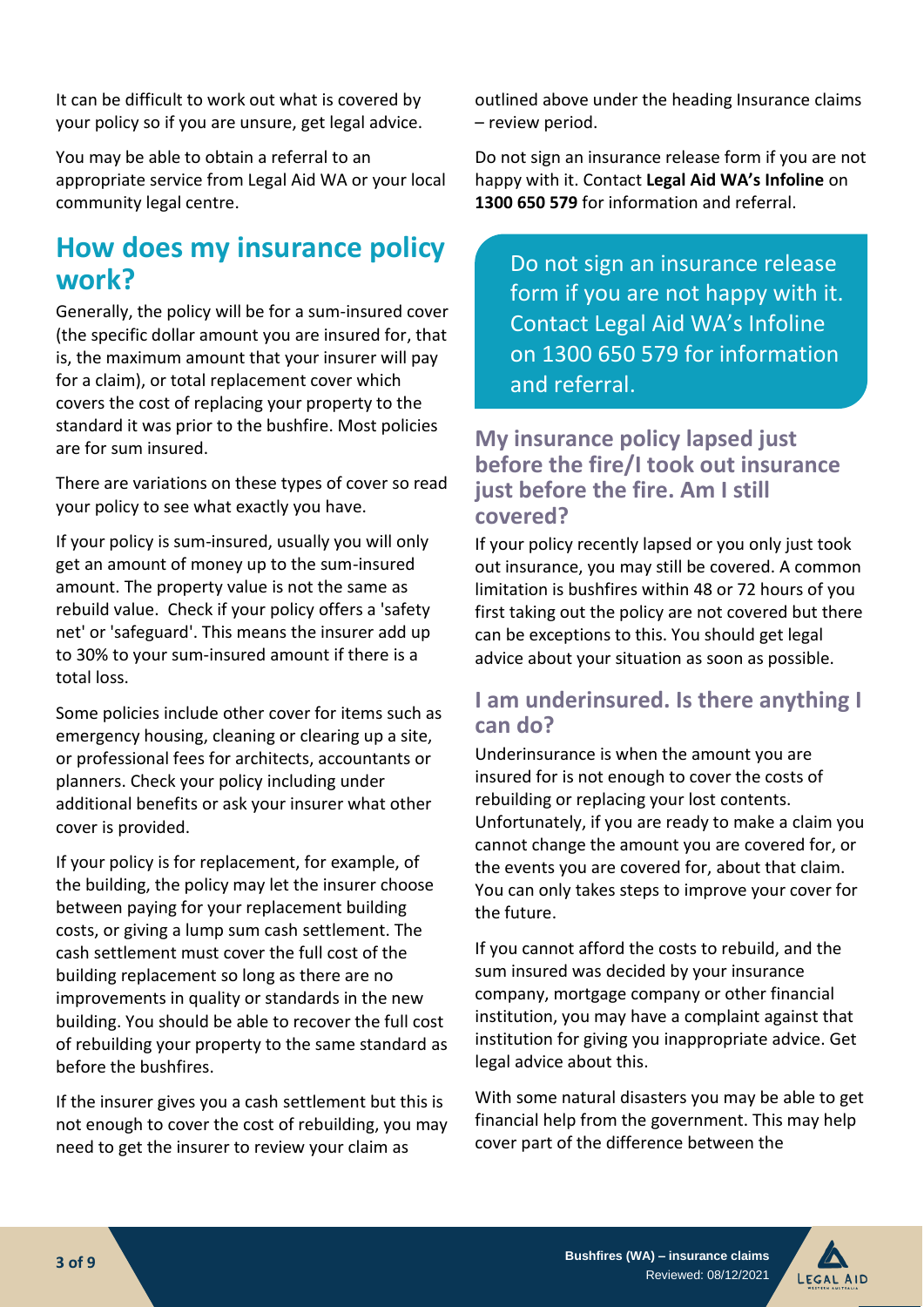replacement cost of your home and the sum you were insured for.

#### **I forgot or didn't pay my insurance premium. Am I still covered?**

Usually if your policy has not been renewed or you have not paid the premium, you will not be able to make a claim. Your insurer must let you know in writing that your policy is about to finish (lapse) at least 14 days before it does. If your insurer did not do this, and you did not renew your policy, the policy will go on as if you had renewed the policy for the period of the original policy.

If your policy has lapsed recently and you have been a long-term customer of the insurer, you can ask that your insurance be continued for special reasons. This might include if you had the policy in place for many years and you had reasons that made you forget to renew your policy.

## **What preparation should I do before making a claim?**

Before you begin the claim process, it is good to do some preparation. Write a list of all the major items damaged or destroyed in the fire or as a result of the fire that you want to claim on insurance. This list is more important if there is partial damage rather than total loss. Think about each room of your home and the items you had in those rooms – carpets, curtains, furniture, electronic equipment, air-conditioning, clothing – and make sure you include these items on your list if they were damaged. Don't forget to include items in gardens, sheds and garages. Include as much information as you can about the items including the make, model and date of purchase (if known) to support your claim. Photographs of damaged items will also help to support your claim.

## **Can I claim over the phone?**

Yes, you can make your claim over the phone. Have pen and paper ready to record the time of your call, the person you spoke to and the claim number. The call may be recorded so be accurate. Don't answer questions that only an expert would know. It is

okay to say what you saw and heard and let the insurer know you do not know all the answers.

If you are ringing from a mobile phone, you can ask a staff member from your insurance company to call you back if you are concerned about call costs. You can also ask the insurer what emergency assistance they can provide if necessary.

## **I am in urgent need of money. Is there anything I can do to get the payout more quickly?**

Yes. Under the Code, insurers must fast-track your claim if you are in urgent financial need. You could be in urgent financial need if you need money for:

- alternative accommodation
- basic living requirements (for example, money to buy a working fridge and access to power), or
- urgent electrical repairs to ensure medical equipment can work.

If you can show that you are in urgent financial need, your insurer has 5 business days from the time you prove this need to make an advance payment. Any advance payment will be taken off the total value of your claim. Talk to your insurer about your situation. You can find out more about the Code at

[https://insurancecode.org.au/resources/2020](https://insurancecode.org.au/resources/2020-general-insurance-code-of-practice/) [general-insurance-code-of-practice/.](https://insurancecode.org.au/resources/2020-general-insurance-code-of-practice/)

Contact the **Australian Financial Complaints Authority** (AFCA) on **1800 931 678** if you cannot come to an agreement with your insurer. Let AFCA know you are a disaster-affected customer when you register your complaint.

If you are unable to pay the excess in full due to financial hardship you are experiencing, you may be able to apply to the insurance company for financial hardship support. If the insurance company decides you are entitled to financial hardship support then it may be possible to have the excess deducted from the claim amount paid to you.

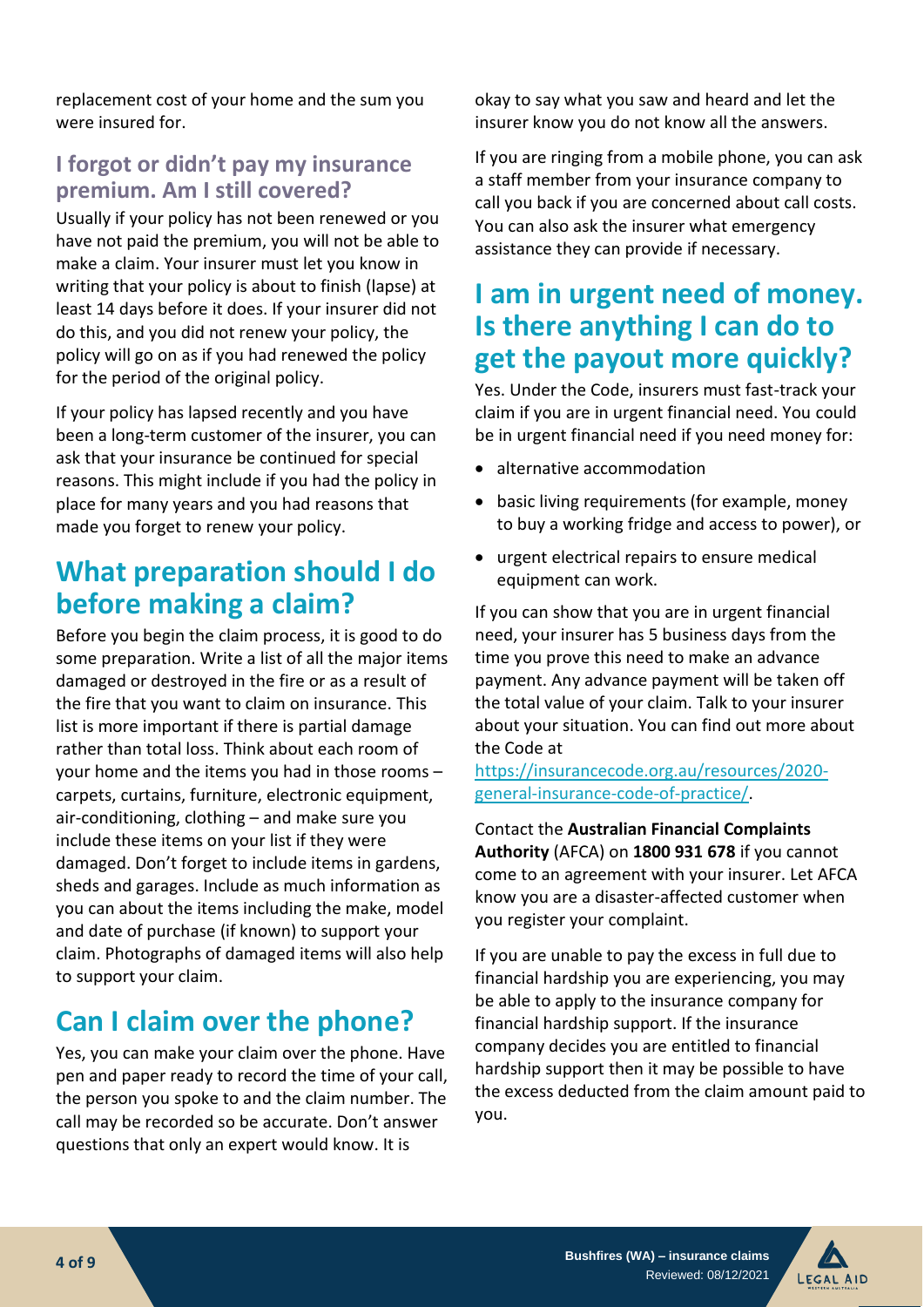## **What should I expect from the insurance assessor's visit?**

After you have lodged a claim the insurance company will probably organise to send out an assessor or an adjuster to examine your claim. While you should cooperate with them, you should also remember that their role is to make sure all possible reasons for refusing a claim have been considered.

When the insurance company makes the appointment for an assessor to visit you, ask for a list of questions to be sent to you in advance so you can provide the most detailed, considered answers. The assessor may interview you, your neighbours, and any witnesses and may also review police reports about the bushfire.

When the assessor has finished looking at your property and doing interviews, ask them if they would provide you with a draft copy of the information they will be using to prepare their insurance report. This will give you the chance to correct any misunderstandings and provide more detail if required. If the assessor asks you to sign a statement on the day, ask them if you can keep the document to read it carefully before signing it at a later date.

If you are unhappy about your treatment by the assessor, write to the insurer to explain your concerns. Tell them what you are unhappy about and what you want the insurer to do or change. For example, you might disagree with the order of events that the assessor is using for their report, or their conclusion is different to what you saw or heard.

## **How long will the claim process take?**

The Code requires insurers to respond within 10 business days of receiving a claim. If they need more information, they must contact you within 10 business days of receiving the claim to let you know what other information is required and to give you an estimate of the time they will need to make a decision.

If you think the insurance company has delayed in making a decision about your claim, you can make a complaint to AFCA.

## **Should I accept the rebuild option or a cash settlement/ lump sum?**

Often it will be the insurer's decision but under some policies you may be able to choose. Or sometimes the insurer may ask you how you would prefer to settle and you can try to negotiate.

If you can choose, think carefully about each option. If you choose a lump sum payment, this can take care of financial issues you face now but you could easily spend the money and then have less money later when you come to rebuild. Some policies also take away certain benefits if you accept a lump sum payment.

Before agreeing to any settlement of your claim, it is important you check to see if you are entitled to more than your sum insured through the existence of additional benefits cover.

Before accepting a lump sum payment, you should consider:

• If you have a mortgage over the property, your lender's approach (for example, bank, building society, etc). Your lender may ask for the cash settlement to be paid onto the mortgage to pay off or reduce the mortgage. This is because the asset that the mortgage was taken against – your property – has been damaged and the lender may want to protect their investment. If this happens, you may have to renegotiate your loan with your lender. Alternatively, the lender may ask that the cash settlement be paid to them so that they can manage the rebuild.

You will need to communiucate with your lender about their approach to this before making a decision about a lump sum payment. Your insurer may require permission from your lender for you to keep the lump sum payment.

• Whether any cash settlement reflects what it would cost you to rebuild the property and not what it would cost the insurer.

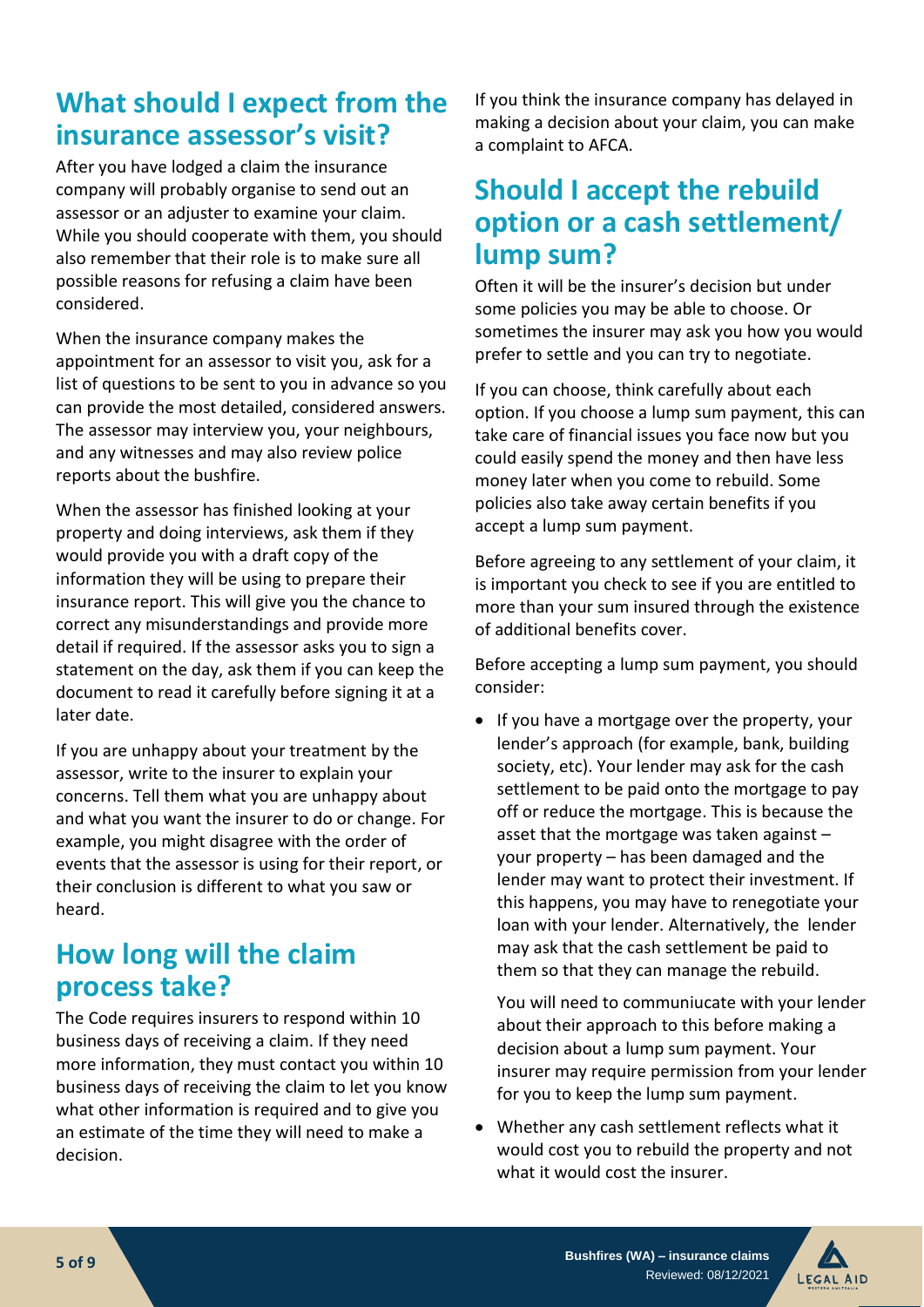- Whether you will still be covered for costs like removing debris from the property or for the cost of building permits.
- Whether your insurer will deduct the GST from your lump sum payment, potentially leaving you out of pocket when you rebuild.
- Some insurers will only provide a cash payment for the amount their builders would charge to do the work. In some cases, building prices might increase in an area following a natural disaster because more people are needing to get work done. This could leave you out of pocket.
- If you take the rebuild option, all the repair and building work organised by the insurer for you is given a warranty by the insurer. If you take the lump sum payment and organise your own repairs this warranty does not apply.
- Whether building codes have changed between when a property was built and now. This might mean the property cannot be rebuilt on the property at all or can only be rebuilt in a different way. Or, it may be more expensive to rebuild a property because of the new requirements in a building code.

Check your policy carefully and talk to your insurer about these issues or get legal advice.

#### **If I rebuild, will my insurer cover extra costs from any new building codes or regulations?**

If your policy was for a sum-insured amount, the insurer will not cover extra costs such as changes to planning laws unless there was specific additional cover in the policy. In this case, your insurer will only repair or replace your house to the condition it was in before the bushfires.

You may, however, have cover for any new building code costs if your policy cover was to replace your house "as new" or with a replacement benefit. Most policies do include extra amounts for changes to planning laws.

## **What can I do if my claim has been refused?**

The first step is to get the reasons for your claim being refused in writing. This will give you the chance to correct any errors or provide additional information to your insurer that may help them change the decision.

There are five main reasons for insurance claims being refused:

- **Damage not caused by disaster** The insurer believes the damage to your property was not caused by a disaster and existed before the fire. Many insurance policies only cover damage from "insurable events" and won't cover damage they believe was already there.
- **Non-disclosure** The insurer believes you did not disclose all relevant information to them when you applied for or renewed the policy.
- **Operation of a condition or exclusion clause** You did not comply with one of the insurer's requirements or the policy does not cover the loss.
- **Fraud**  The insurer believes you have acted fraudulently in some way.
- **Policy cancellation**

Once you've got the decision in writing and understand why your claim has been refused (or partly refused) your options include:

- Asking your insurer for an internal dispute resolution review of your refused claim. You should do this as soon as you can. To be successful with a review, you will need to present additional information to show why the insurer's original decision was wrong. Extra information might include building or engineer's reports, extra quotes, photos or video of your property before and after the fire, etc. You may be able to get legal advice to help you with this process.
- Lodging a complaint with AFCA. Your insurer must tell you if your claim is eligible for review by AFCA (you can also check this directly with AFCA). You have 2 years from when your

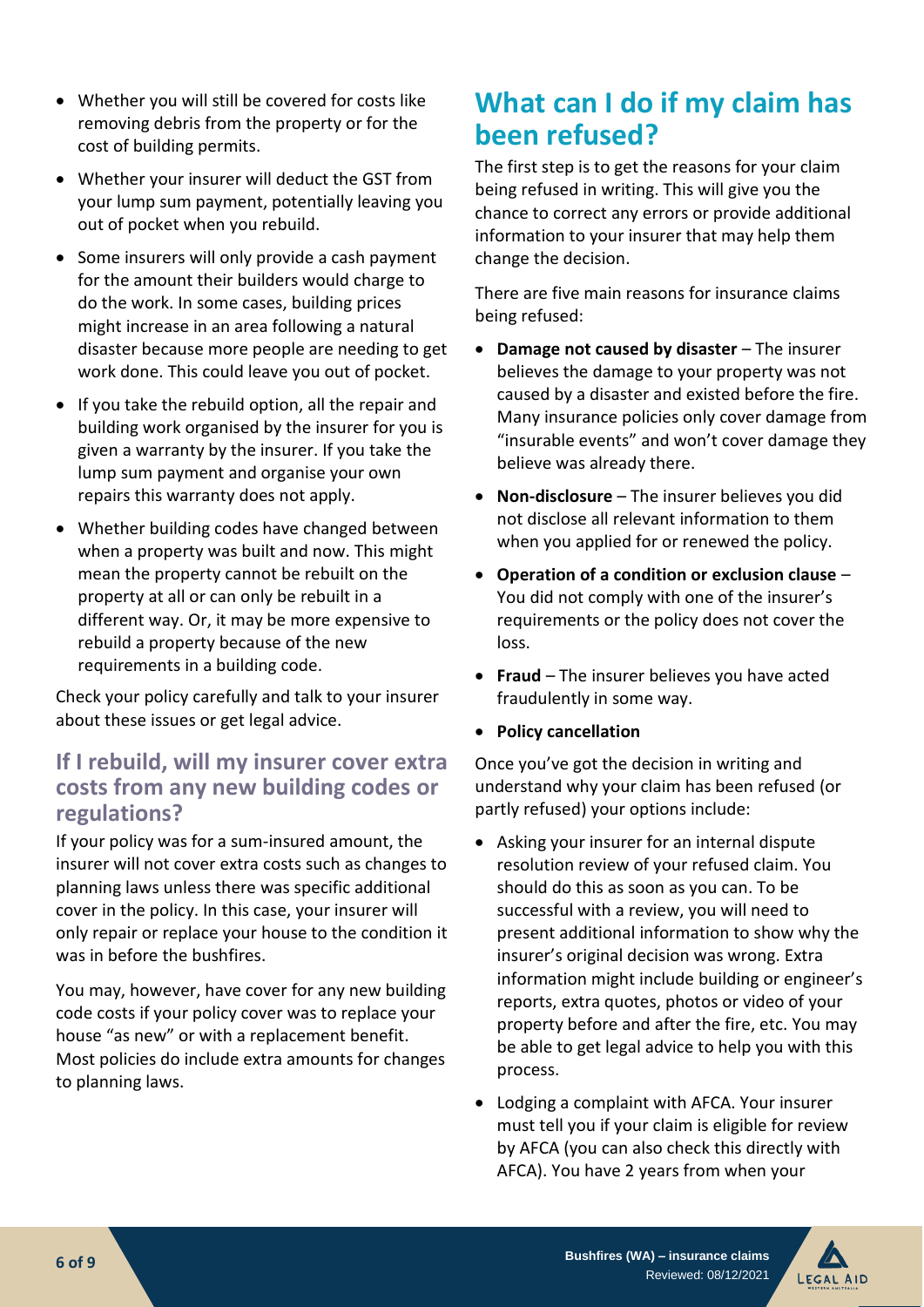insurance company refused your claim to lodge a dispute with AFCA. This is a free service and your situation will be reviewed by an independent ombudsman. Before AFCA will consider your dispute, your insurer must have been given an opportunity to resolve the dispute with you directly. If you are not satisfied with the response from your request for internal review or do not hear back from your insurance company after 30 days, you can apply to AFCA. Your insurance company must follow an AFCA decision, called a determination. You can still take action if you are not happy with the determination

- Accepting the claim or settlement offer.
- Taking your complaint to court. If you do decide to go to court, you need to think about:
	- if you lose you might have to pay the insurer's legal costs, and
	- time limits apply for taking court action. You have 6 years from the date of the event.

#### **What does AFCA do?**

AFCA will investigate the complaint and gather relevant information to determine it. AFCA can help negotiate a settlement. Sometimes AFCA will hold a telephone conciliation conference with both parties. It can make a preliminary assessment. If these informal methods do not resolve a complaint, AFCA can make a decision on the merits of the complaint (also referred to as a determination). This is a "binding" decision on your insurer (that is, a decision that must be followed) if it is accepted by the person making the complaint within 30 days of receiving the determination. For more information visit [https://www.afca.org.au/.](https://www.afca.org.au/)

If you are unsuccessful at AFCA, you can still take your matter to court as indicated above.

#### **Do I need a lawyer at AFCA?**

AFCA is designed for people who do not have lawyers. However, some bushfire insurance claims are difficult and you may need help from a lawyer. You may be able to get advice from Legal Aid WA or your local community legal centre about whether you need a lawyer.

#### **Other insurance cover**

Aside from home building, home contents, and motor vehicle insurance you may also have life insurance or accident or sickness, income protection or consumer credit insurance that may help if you are ill or injured. Check your policy to see what you are covered for.

#### **Superannuation**

While it is rare to get superannuation early, you may be able to get part of your superannuation early on compassionate grounds to use to pay for mortgage arrears if your lender is threatening to repossess or sell your home. You will need to contact your superannuation fund to see if they allow early release of superannuation under any circumstances. If they say yes, then you can apply through the Australian Taxation Office. You will need to meet the requirements and have the necessary proof.

Some people on certain Centrelink payments can apply to get their superannuation early due to severe financial hardship. You can apply directly to your superannuation fund for early release. The role of Services Australia (Cth) is to respond to requests for confirmation of your income support payment status. It has no involvement in determining financial hardship, or deciding if superannuation benefits are to be released.

Go to the Australian Taxation Office website at: [https://www.ato.gov.au/individuals/super/withdra](https://www.ato.gov.au/individuals/super/withdrawing-and-using-your-super/Early-access-to-your-super/) [wing-and-using-your-super/Early-access-to-your](https://www.ato.gov.au/individuals/super/withdrawing-and-using-your-super/Early-access-to-your-super/)[super/](https://www.ato.gov.au/individuals/super/withdrawing-and-using-your-super/Early-access-to-your-super/) for information on early release because of severe financial hardship. A financial counsellor can help you with applying in the first place.

You may have to pay tax on your superannuation if you get it early. Contact the **Australian Taxation Office** on **13 28 61** for an interview to find out how much tax you may have to pay.

#### **Consumer credit insurance**

You may have consumer credit insurance on your loan. This insurance covers you if something happens that means you are no longer able to meet the payments on your loan. This usually includes

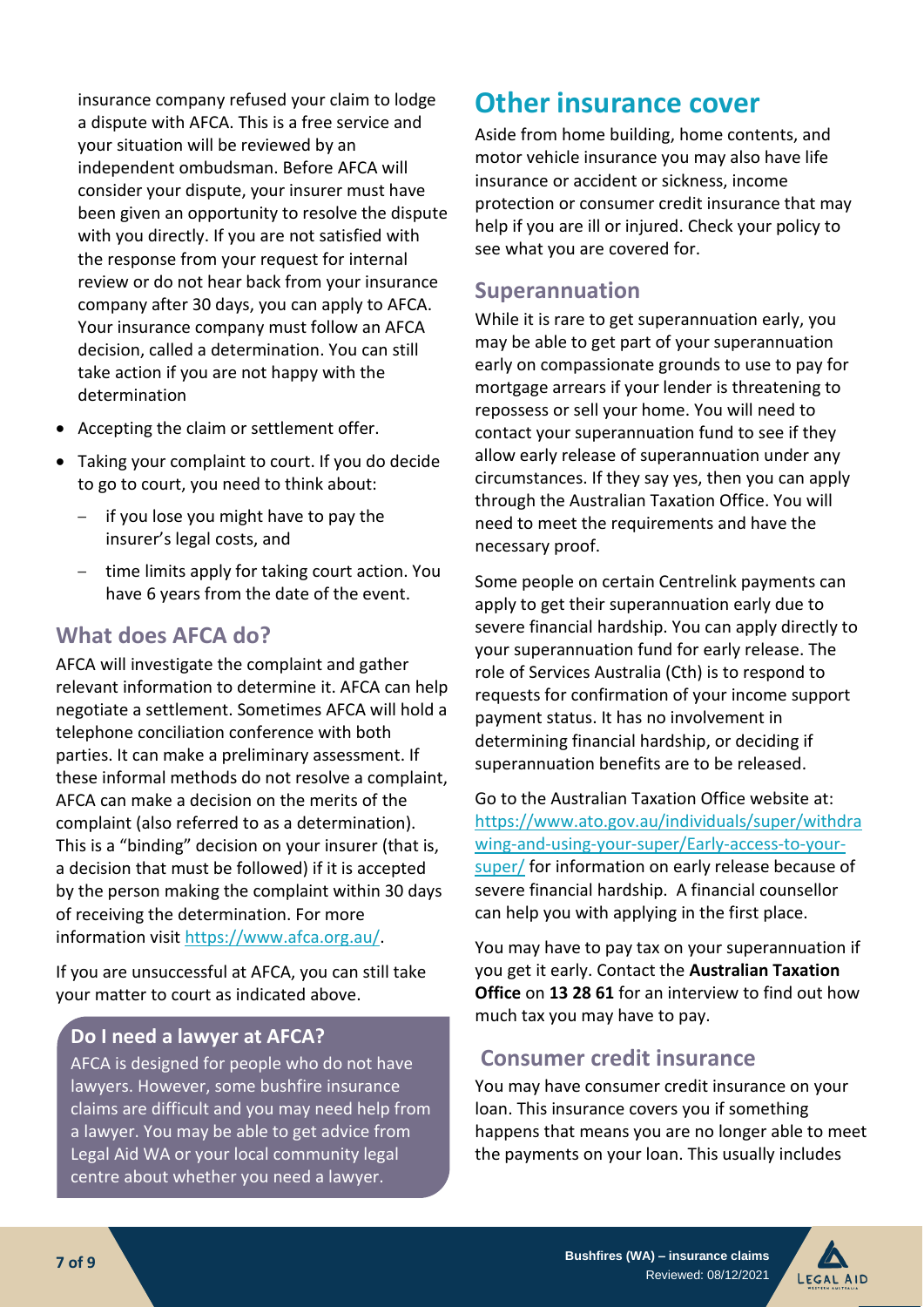things like losing your job, having a sickness or accident, or if there has been a death.

Contact your loan provider. The **Consumer Credit Legal Service WA** may also be able to give you more information. Contact this service on **(08) 9221 7066.**

## **I want to make sure my property is adequately insured from now on. Which cover should I choose?**

If you choose a replacement policy, this will cover the cost to rebuild. You will not be underinsured if you were to lose your house in future bushfires. If you choose a sum-insured or sum-insured and replacement /additional amount policy for a specific amount of money, this may not be enough to cover rebuilding if you were to lose your house again. The Australian Securities and Investments Commission's MoneySmart website:

[\(http://www.moneysmart.gov.au](http://www.moneysmart.gov.au/) ) has information on insurance including tips to help make sure you get the insurance you need.

## **Where can I get more information?**

- Contact **Legal Aid WA's Infoline** on **1300 650 579** for information and referral.
- Contact the **Financial Rights Legal Centre Insurance Law Service** on **1300 663 464** Monday to Friday 9.30 – 4.30 EST for free telephone legal advice for consumers on insurance law matters or disputes involving insurers. If you need an interpreter call **131 450**. A fact sheet Bushfire Insurance Guide from the Financial Rights Legal Centre is available at:

#### [http://financialrights.org.au/factsheets/.](http://financialrights.org.au/factsheets/)

- Call the **National Debt Helpline** on **1800 007 007** if you need to speak to a financial counsellor. It is a free confidential service for those with financial problems and queries.
- You can also find your nearest financial counsellor on an interactive map on the

**Financial Counsellors' Association of WA** on **1800 007 007** or visit its website [https://financialcounsellors.org/.](https://financialcounsellors.org/)

- Contact the **Australian Financial Complaints Authority** (AFCA) on **1800 931 678** if you are a consumer to lodge a complaint about a financial hardship application, or another complaint that cannot be resolved with your insurer. A dispute can also be lodged online at [https://www.afca.org.au/make-a-complaint/.](https://www.afca.org.au/make-a-complaint/)
- For advice and counselling on credit related issues contact the **Consumer Credit Legal Service WA on (08) 9221 7066** Monday to Friday, 9.00am to 4.00pm (WST) [https://cclswa.org.au/.](https://cclswa.org.au/)
- For complaints about builders contact the **Department of Mines, Industry Regulation and Safety**, [Building and Energy](https://www.commerce.wa.gov.au/building-and-energy/building-service-and-home-building-work-contract-complaints) on **1300 489 099** for information about its dispute resolution service.
- **Australian Securities and Investments Commission's [MoneySmart](https://www.moneysmart.gov.au/)** website: [\(www](file:///C:/Users/penelope.hobday/AppData/Roaming/OpenText/OTEdit/EC_cms/c156612/www%20.moneysmart.gov.au)  [.moneysmart.gov.au\)](file:///C:/Users/penelope.hobday/AppData/Roaming/OpenText/OTEdit/EC_cms/c156612/www%20.moneysmart.gov.au) has tips on what to do if your home has been damaged or destroyed by a natural disaster.
- More information on government assistance is available on:
	- the **Services Australia** (Cth) website for people directly affected by bushfires [https://www.servicesaustralia.gov.au/indivi](https://www.servicesaustralia.gov.au/individuals/help-emergency) [duals/help-emergency.](https://www.servicesaustralia.gov.au/individuals/help-emergency)
	- the **Department of Fire and Emergency Services'** website unde[r Disaster Recovery](https://www.dfes.wa.gov.au/recovery/Pages/DRFA-WA.aspx)  [Funding Arrangements Western Australia.](https://www.dfes.wa.gov.au/recovery/Pages/DRFA-WA.aspx) If you need help in deciding if you qualify for any assistance email [drfawa@dfes.wa.gov.au](mailto:drfawa@dfes.wa.gov.au) or phone the numbers provided on the website.
	- See also the Information sheet: **Natural disasters (WA) – debt issues** which is available from the Legal Aid WA website or any office.
	- For counselling and support 7 days, 24 hours a day contact **Lifeline WA** on **131 114** or **Beyond Blue** on **1300 224 636**, [www.beyondblue.org.au.](http://www.beyondblue.org.au/)